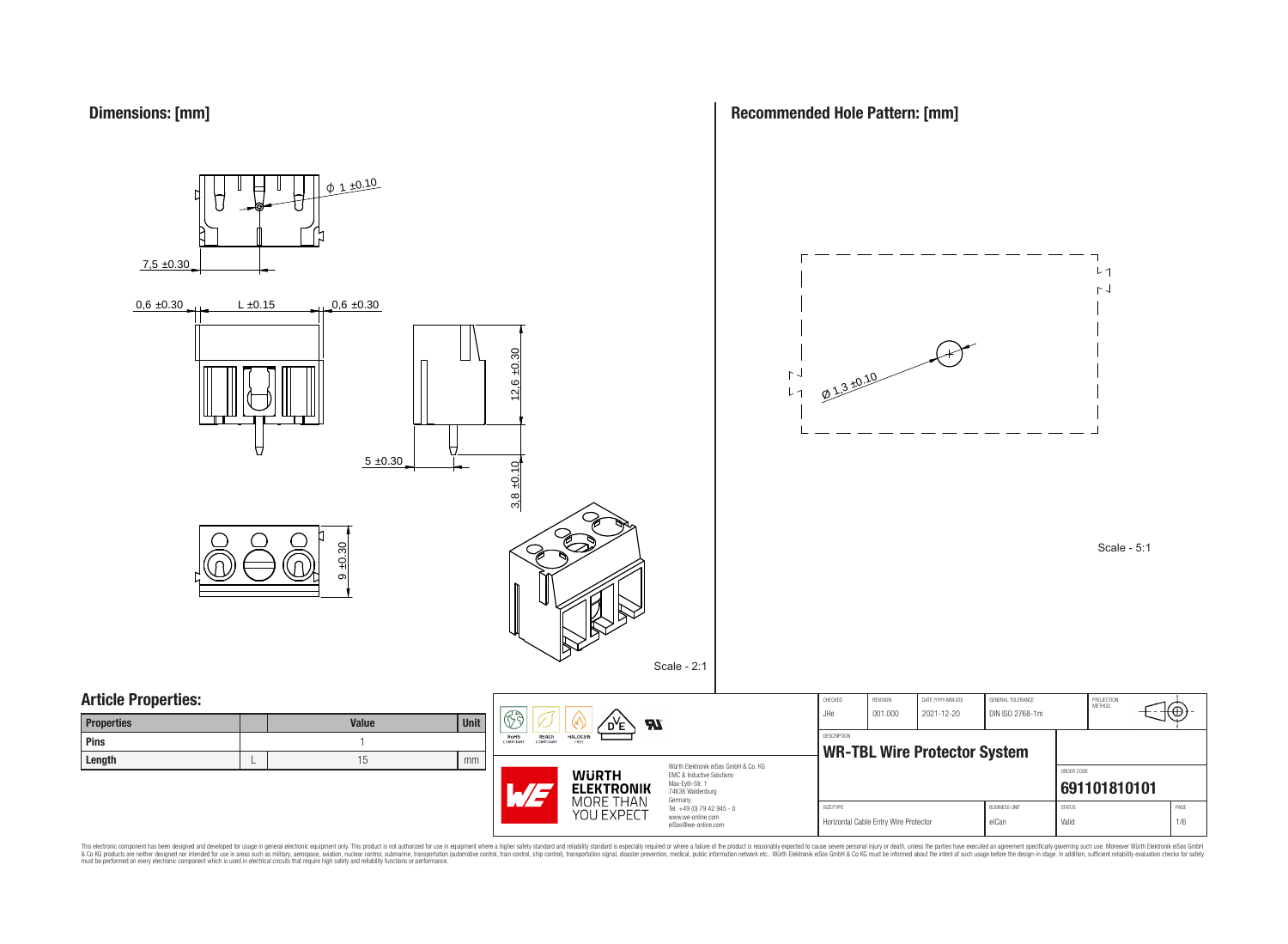## **Kind Properties:**

| <b>Properties</b> |   | <b>Moline</b><br>"dluc- | <b>Unit</b> |
|-------------------|---|-------------------------|-------------|
| <b>Pitch</b>      | - | טו                      | mm          |

## **Material Properties:**

| <b>Insulator Material</b>            | <b>PA66</b>            |
|--------------------------------------|------------------------|
| <b>Insulator Flammability Rating</b> | $UL94V-0$              |
| <b>Insulator Color</b>               | Blue                   |
| <b>Terminal Screw Material</b>       | <b>Steel</b>           |
| <b>Terminal Screw Plating</b>        | Zinc                   |
| <b>Pin Material</b>                  | <b>Brass</b>           |
| <b>Pin Plating</b>                   | Tin over Nickel        |
| <b>Wire Guard Material</b>           | <b>Stainless Steel</b> |

### **General Information:**

**Operating Temperature** -40 up to +105 °C

# **Electrical Properties:**

| <b>Properties</b>           |     | <b>Test conditions</b> | <b>Value</b> | <b>Unit</b> | Tol.      |      |
|-----------------------------|-----|------------------------|--------------|-------------|-----------|------|
|                             |     |                        | UL           | <b>VDE</b>  |           |      |
| <b>Rated Current</b>        | ΙŖ. |                        | 16           | 16          | A         |      |
| <b>Working Voltage</b>      |     |                        | 250          | 250         |           |      |
| <b>Withstanding Voltage</b> |     | min                    | 1500         | 2000        |           |      |
| <b>Contact Resistance</b>   | R   |                        | 20           | 20          | $m\Omega$ | max. |

## **Mechanical Properties:**

| <b>Properties</b>        | <b>Value</b>       | <b>Unit</b> |
|--------------------------|--------------------|-------------|
| Tightening Torque (EU)   | 0.3                | $N^*m$      |
| Tightening Torque (US)   | 2.6                | $in*$ Ibf   |
| <b>Wire Strip Length</b> | $6$ up to $7$ (mm) |             |

# **Mechanical Properties:**

| <b>Properties</b> | <b>Value</b>   | <b>Unit</b> |
|-------------------|----------------|-------------|
| <b>Screw</b>      | M <sub>3</sub> |             |

# **Wire Properties:**

| Solid Wire Section (AWG)              | 26 to 14 (AWG)                  |
|---------------------------------------|---------------------------------|
| <b>Solid Wire Section (Metric)</b>    | $0.5$ to 2.5 (mm <sup>2</sup> ) |
| <b>Stranded Wire Section (AWG)</b>    | 26 to 14 (AWG)                  |
| <b>Stranded Wire Section (Metric)</b> | $0.5$ to 2.5 (mm <sup>2</sup> ) |

# **Certification:**

| <b>RoHS Approval</b>  | Compliant [2011/65/EU&2015/863]     |
|-----------------------|-------------------------------------|
| <b>REACh Approval</b> | Conform or declared [(EC)1907/2006] |
| <b>Halogen Free</b>   | Conform [JEDEC JS709B]              |
| <b>Halogen Free</b>   | Conform [IEC 61249-2-21]            |
| <b>VDE Approval</b>   | 40022614 Type: 101]                 |

| H<br><b>Al</b>           |                                                                                                                                                                                  | CHECKED<br>JHe                                                                                        | <b>REVISION</b><br>001.000                                | DATE (YYYY-MM-DD)<br>2021-12-20       | GENERAL TOLERANCE<br>DIN ISO 2768-1m |                               | PROJECTION<br>METHOD   | ΨΦ.                        |             |
|--------------------------|----------------------------------------------------------------------------------------------------------------------------------------------------------------------------------|-------------------------------------------------------------------------------------------------------|-----------------------------------------------------------|---------------------------------------|--------------------------------------|-------------------------------|------------------------|----------------------------|-------------|
| RoHS<br><b>COMPLIANT</b> | <b>REACh</b><br><b>HALOGEN</b><br>COMPLIANT<br>FREE<br>Würth Elektronik eiSos GmbH & Co. KG<br><b>WURTH</b><br>EMC & Inductive Solutions<br>Max-Evth-Str. 1<br><b>ELEKTRONIK</b> |                                                                                                       | <b>DESCRIPTION</b><br><b>WR-TBL Wire Protector System</b> |                                       |                                      |                               |                        | ORDER CODE<br>691101810101 |             |
|                          | MORE THAN<br>YOU EXPECT                                                                                                                                                          | 74638 Waldenburg<br>Germany<br>Tel. +49 (0) 79 42 945 - 0<br>www.we-online.com<br>eiSos@we-online.com | SIZE/TYPE                                                 | Horizontal Cable Entry Wire Protector |                                      | <b>BUSINESS UNIT</b><br>eiCan | <b>STATUS</b><br>Valid |                            | PAGE<br>2/6 |

This electronic component has been designed and developed for usage in general electronic equipment only. This product is not authorized for subserved requipment where a higher selection equipment where a higher selection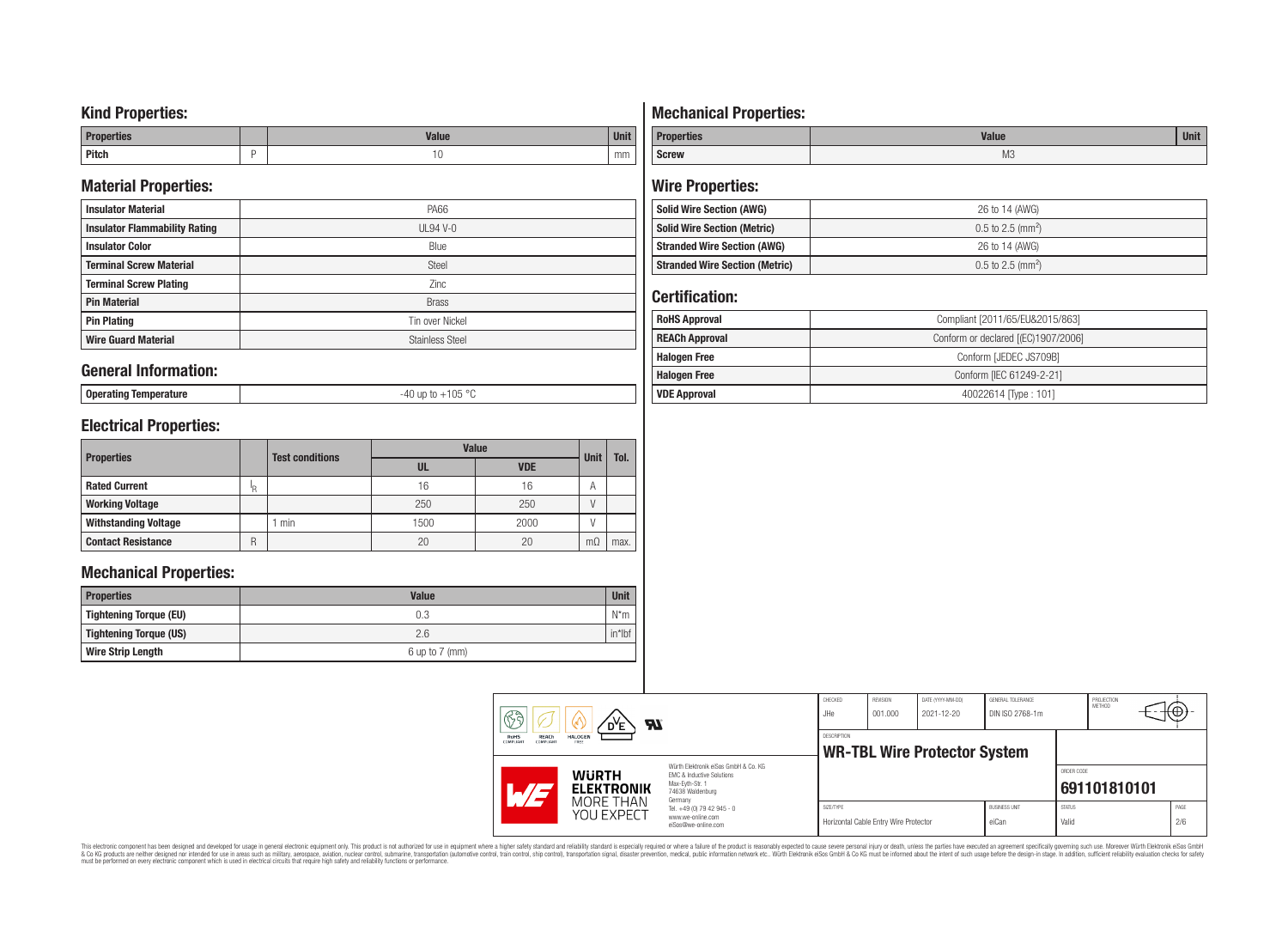

This electronic component has been designed and developed for usage in general electronic equipment only. This product is not authorized for subserved requipment where a higher selection equipment where a higher selection

PROJECTION<br>METHOD

ю

**[691101810101](https://www.we-online.com/catalog/en/article/691101810101)**

ORDER CODE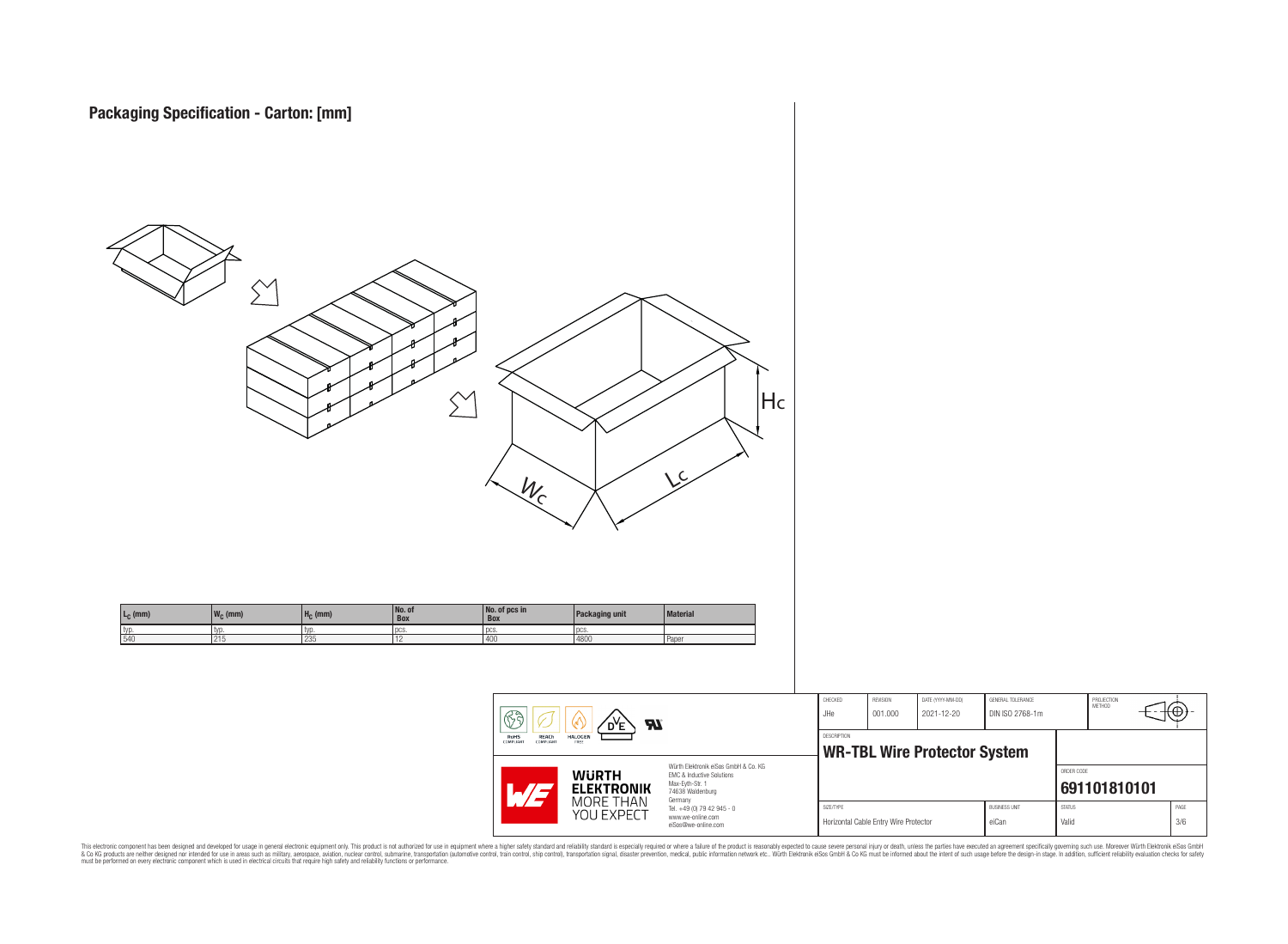# **Classification Wave Soldering Profile:**



----- min temperature procedure ----- max temperature procedure

# **Classification Wave Soldering Profile:**

| <b>Profile Feature</b>                                               |                  | <b>Pb-Free Assembly</b>                     | <b>Sn-Pb Assembly</b>                       |
|----------------------------------------------------------------------|------------------|---------------------------------------------|---------------------------------------------|
| <b>Preheat Temperature Min</b>                                       | s min            | 100 °C                                      | 100 °C                                      |
| <b>Preheat Temperature Typical</b>                                   | s typical        | 120 °C                                      | 120 °C                                      |
| <b>Preheat Temperature Max</b>                                       | s max            | 130 °C                                      | 130 °C                                      |
| Preheat Time $t_s$ from $T_s$ <sub>min</sub> to $T_s$ <sub>max</sub> | $t_{\rm s}$      | 70 seconds                                  | 70 seconds                                  |
| Ramp-up Rate                                                         | ΔΤ               | 150 $\degree$ C max.                        | 150 $\degree$ C max.                        |
| <b>Peak Temperature</b>                                              | $T_{\mathsf{D}}$ | $250 °C - 260 °C$                           | $235 °C - 260 °C$                           |
| Time of actual peak temperature                                      | $t_{p}$          | max. 10 seconds<br>max. 5 seconds each wave | max. 10 seconds<br>max. 5 seconds each wave |
| Ramp-down Rate, Min                                                  |                  | $\sim$ 2 K/ second                          | $\sim$ 2 K/ second                          |
| Ramp-down Rate, Typical                                              |                  | $\sim$ 3.5 K/ second                        | $\sim$ 3.5 K/ second                        |
| Ramp-down Rate, Max                                                  |                  | $\sim$ 5 K/ second                          | $\sim$ 5 K/ second                          |
| Time 25 $^{\circ}$ C to 25 $^{\circ}$ C                              |                  | 4 minutes                                   | 4 minutes                                   |

refer to EN61760-1:2006

|  | ୡ<br>Яï<br>D <sup>Y</sup> E<br><b>REACh</b><br><b>HALOGEN</b><br><b>RoHS</b><br>FREE<br><b>COMPLIANT</b><br>COMPLIANT<br>Würth Elektronik eiSos GmbH & Co. KG<br><b>WURTH</b><br>EMC & Inductive Solutions<br>Max-Evth-Str. 1<br><b>ELEKTRONIK</b><br>$\mathcal{A}/\mathcal{A}$<br>74638 Waldenburg |                                                                                   | CHECKED<br>JHe                                            | REVISION<br>001.000                                | DATE (YYYY-MM-DD)<br>2021-12-20 | GENERAL TOLERANCE<br>DIN ISO 2768-1m |                        | PROJECTION<br>METHOD | tΨ           |
|--|-----------------------------------------------------------------------------------------------------------------------------------------------------------------------------------------------------------------------------------------------------------------------------------------------------|-----------------------------------------------------------------------------------|-----------------------------------------------------------|----------------------------------------------------|---------------------------------|--------------------------------------|------------------------|----------------------|--------------|
|  |                                                                                                                                                                                                                                                                                                     |                                                                                   | <b>DESCRIPTION</b><br><b>WR-TBL Wire Protector System</b> |                                                    |                                 |                                      |                        |                      |              |
|  |                                                                                                                                                                                                                                                                                                     |                                                                                   |                                                           |                                                    |                                 |                                      |                        | ORDER CODE           | 691101810101 |
|  | <b>MORE THAN</b><br>YOU EXPECT                                                                                                                                                                                                                                                                      | Germany<br>Tel. +49 (0) 79 42 945 - 0<br>www.we-online.com<br>eiSos@we-online.com |                                                           | SIZE/TYPE<br>Horizontal Cable Entry Wire Protector |                                 | <b>BUSINESS UNIT</b><br>eiCan        | <b>STATUS</b><br>Valid |                      | PAGE<br>4/6  |

This electronic component has been designed and developed for usage in general electronic equipment only. This product is not authorized for subserved requipment where a higher selection equipment where a higher selection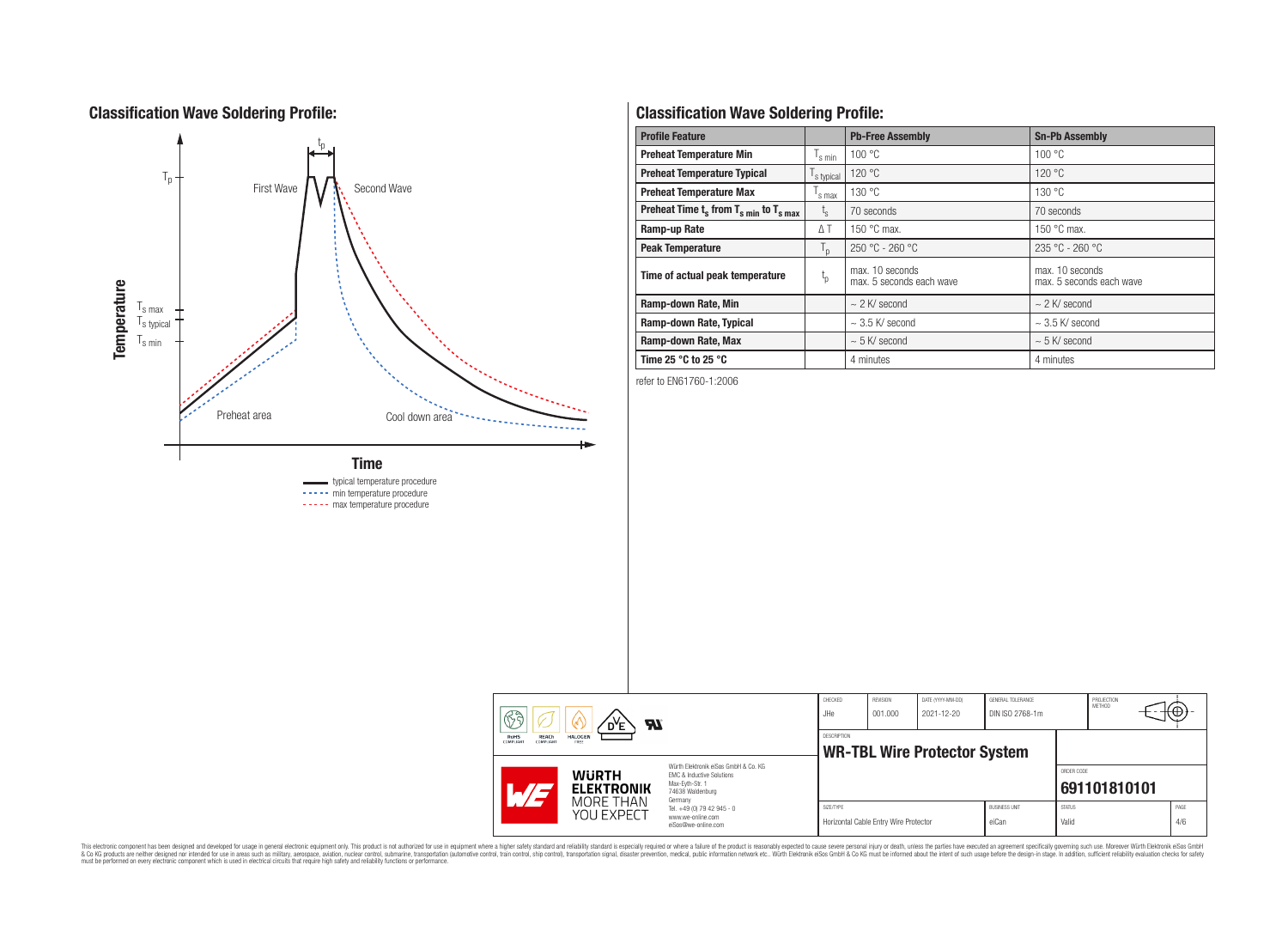# **Cautions and Warnings:**

## **The following conditions apply to all goods within the product series of the Connectors of Würth Elektronik eiSos GmbH & Co. KG:**

#### **General:**

- This mechanical component is designed and manufactured for use in general electronic equipment.
- Würth Elektronik must be asked for written approval (following the PPAP procedure) before incorporating the components into any equipment in fields such as military, aerospace, aviation, nuclear control, submarine, transportation (automotive control, train control, ship control), transportation signal, disaster prevention, medical, public information network, etc. where higher safety and reliability are especially required and/or if there is the possibility of direct damage or human injury.
- Mechanical components that will be used in safety-critical or high-reliability applications, should be pre-evaluated by the customer.
- The mechanical component is designed and manufactured to be used within the datasheet specified values. If the usage and operation conditions specified in the datasheet are not met, the component may be damaged or dissolved.
- Do not drop or impact the components, the component may be damaged.
- Prevent any damage or scratches on the component, especially on the actuator.
- Direct mechanical impact to the product shall be prevented (e.g overlapping of the PCB's).
- Würth Elektronik products are qualified according to international standards, which are listed in each product reliability report. Würth Elektronik does not warrant any customer qualified product characteristics beyond Würth Elektroniks' specifications, for its validity and sustainability over time.
- The responsibility for the applicability of the customer specific products and use in a particular customer design is always within the authority of the customer. All technical specifications for standard products do also apply to customer specific products.
- The mechanical component is designed to be used along with Würth Elektronik counterparts and tools. Würth Elektronik cannot ensure the reliability of these components while being used with other products.

### **Product Specific:**

#### **Soldering:**

- The solder profile must comply with the technical product specifications. All other profiles will void the warranty.
- All other soldering methods are at the customers' own risk.

#### **Cleaning and Washing:**

- Washing agents used during the production to clean the customer application might damage or change the characteristics of the component, body, pins and termination. Washing agents may have a negative effect on the long-term functionality of the product.
- Using a brush during the cleaning process may deform function relevant areas. Therefore, we do not recommend using a brush during the PCB cleaning process.

#### **Potting and Coating:**

• If the product is potted in the customer application, the potting material might shrink or expand during and after hardening. Shrinking could lead to an incomplete seal, allowing contaminants into the components. Expansion could damage the components. We recommend a manual inspection after potting or coating to avoid these effects.

#### **Storage Conditions:**

- A storage of Würth Elektronik products for longer than 12 months is not recommended. Within other effects, the terminals may suffer degradation, resulting in bad solderability. Therefore, all products shall be used within the period of 12 months based on the day of shipment.
- Do not expose the components to direct sunlight.
- The storage conditions in the original packaging are defined according to DIN EN 61760-2.
- The storage conditions stated in the original packaging apply to the storage time and not to the transportation time of the components.

#### **Packaging:**

• The packaging specifications apply only to purchase orders comprising whole packaging units. If the ordered quantity exceeds or is lower than the specified packaging unit, packaging in accordance with the packaging specifications cannot be ensured.

#### **Handling:**

- Do not repeatedly operate the component with excessive force. It may damage or deform the component resulting in malfunction.
- In the case a product requires particular handling precautions, in addition to the general recommendations mentioned here before, these will appear on the product datasheet
- The temperature rise of the component must be taken into consideration. The operating temperature is comprised of ambient temperature and temperature rise of the component.The operating temperature of the component shall not exceed the maximum temperature specified.

These cautions and warnings comply with the state of the scientific and technical knowledge and are believed to be accurate and reliable. However, no responsibility is assumed for inaccuracies or incompleteness.

| B<br><b>Al</b><br>RoHS<br><b>HALOGEN</b><br><b>REACh</b><br>COMPLIANT<br>COMPLIANT<br>FREE<br>Würth Elektronik eiSos GmbH & Co. KG<br><b>WURTH</b><br><b>EMC &amp; Inductive Solutions</b><br>Max-Eyth-Str. 1<br><b>ELEKTRONIK</b><br>74638 Waldenburg |                         | CHECKED<br>JHe                                                         | <b>REVISION</b><br>001.000 | DATE (YYYY-MM-DD)<br>2021-12-20       | GENERAL TOLERANCE<br>DIN ISO 2768-1m |                               | PROJECTION<br>METHOD   | (⊕           |             |  |
|--------------------------------------------------------------------------------------------------------------------------------------------------------------------------------------------------------------------------------------------------------|-------------------------|------------------------------------------------------------------------|----------------------------|---------------------------------------|--------------------------------------|-------------------------------|------------------------|--------------|-------------|--|
|                                                                                                                                                                                                                                                        |                         | <b>DESCRIPTION</b><br><b>WR-TBL Wire Protector System</b>              |                            |                                       |                                      |                               |                        |              |             |  |
|                                                                                                                                                                                                                                                        |                         | Germany                                                                |                            |                                       |                                      |                               | ORDER CODE             | 691101810101 |             |  |
|                                                                                                                                                                                                                                                        | MORE THAN<br>YOU EXPECT | Tel. +49 (0) 79 42 945 - 0<br>www.we-online.com<br>eiSos@we-online.com | SIZE/TYPE                  | Horizontal Cable Entry Wire Protector |                                      | <b>BUSINESS UNIT</b><br>eiCan | <b>STATUS</b><br>Valid |              | PAGE<br>5/6 |  |

This electronic component has been designed and developed for usage in general electronic equipment only. This product is not authorized for use in equipment where a higher safety standard and reliability standard si espec & Ook product a label and the membed of the seasuch as marked and as which such a membed and the such assume that income in the seasuch and the simulation and the such assume that include to the such a membed and the such